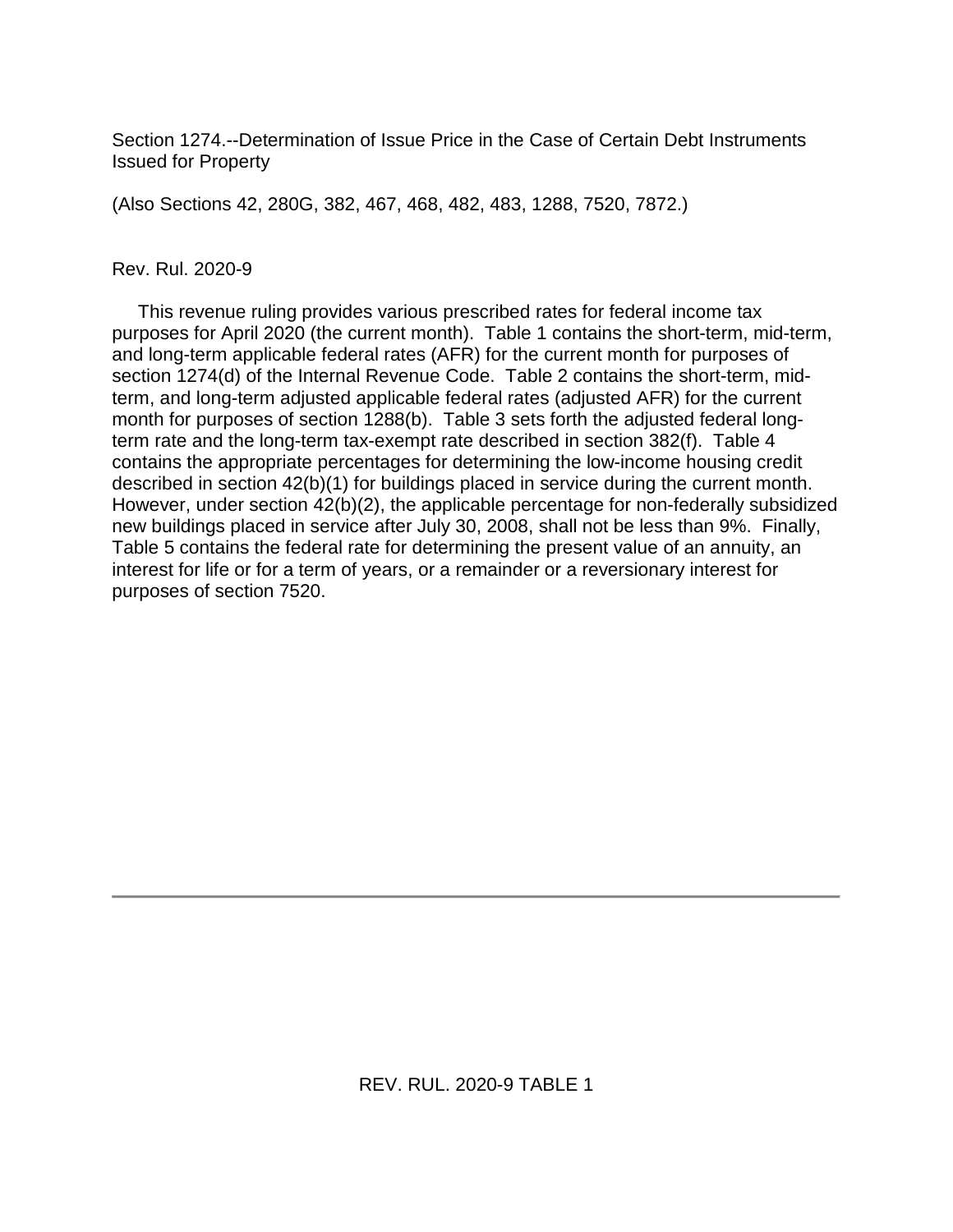| Applicable Federal Rates (AFR) for April 2020 |  |  |
|-----------------------------------------------|--|--|
|-----------------------------------------------|--|--|

|            | <b>Period for Compounding</b> |            |           |                |  |
|------------|-------------------------------|------------|-----------|----------------|--|
|            | Annual                        | Semiannual | Quarterly | <b>Monthly</b> |  |
|            |                               |            |           |                |  |
|            | Short-term                    |            |           |                |  |
|            |                               |            |           |                |  |
| <b>AFR</b> | 0.91%                         | 0.91%      | 0.91%     | 0.91%          |  |
| 110% AFR   | 1.00%                         | 1.00%      | 1.00%     | 1.00%          |  |
| 120% AFR   | 1.09%                         | 1.09%      | 1.09%     | 1.09%          |  |
| 130% AFR   | 1.18%                         | 1.18%      | 1.18%     | 1.18%          |  |
|            |                               |            |           |                |  |
|            | Mid-term                      |            |           |                |  |
| <b>AFR</b> | 0.99%                         | 0.99%      | 0.99%     | 0.99%          |  |
| 110% AFR   | 1.09%                         | 1.09%      | 1.09%     | 1.09%          |  |
| 120% AFR   | 1.19%                         | 1.19%      | 1.19%     | 1.19%          |  |
| 130% AFR   | 1.29%                         | 1.29%      | 1.29%     | 1.29%          |  |
| 150% AFR   | 1.50%                         | 1.49%      | 1.49%     | 1.49%          |  |
| 175% AFR   | 1.74%                         | 1.73%      | 1.73%     | 1.72%          |  |
|            |                               |            |           |                |  |
|            | Long-term                     |            |           |                |  |
|            |                               |            |           |                |  |
| <b>AFR</b> | 1.44%                         | 1.43%      | 1.43%     | 1.43%          |  |
| 110% AFR   | 1.58%                         | 1.57%      | 1.57%     | 1.56%          |  |
| 120% AFR   | 1.73%                         | 1.72%      | 1.72%     | 1.71%          |  |
| 130% AFR   | 1.87%                         | 1.86%      | 1.86%     | 1.85%          |  |
|            |                               |            |           |                |  |

REV. RUL. 2020-9 TABLE 2

Adjusted AFR for April 2020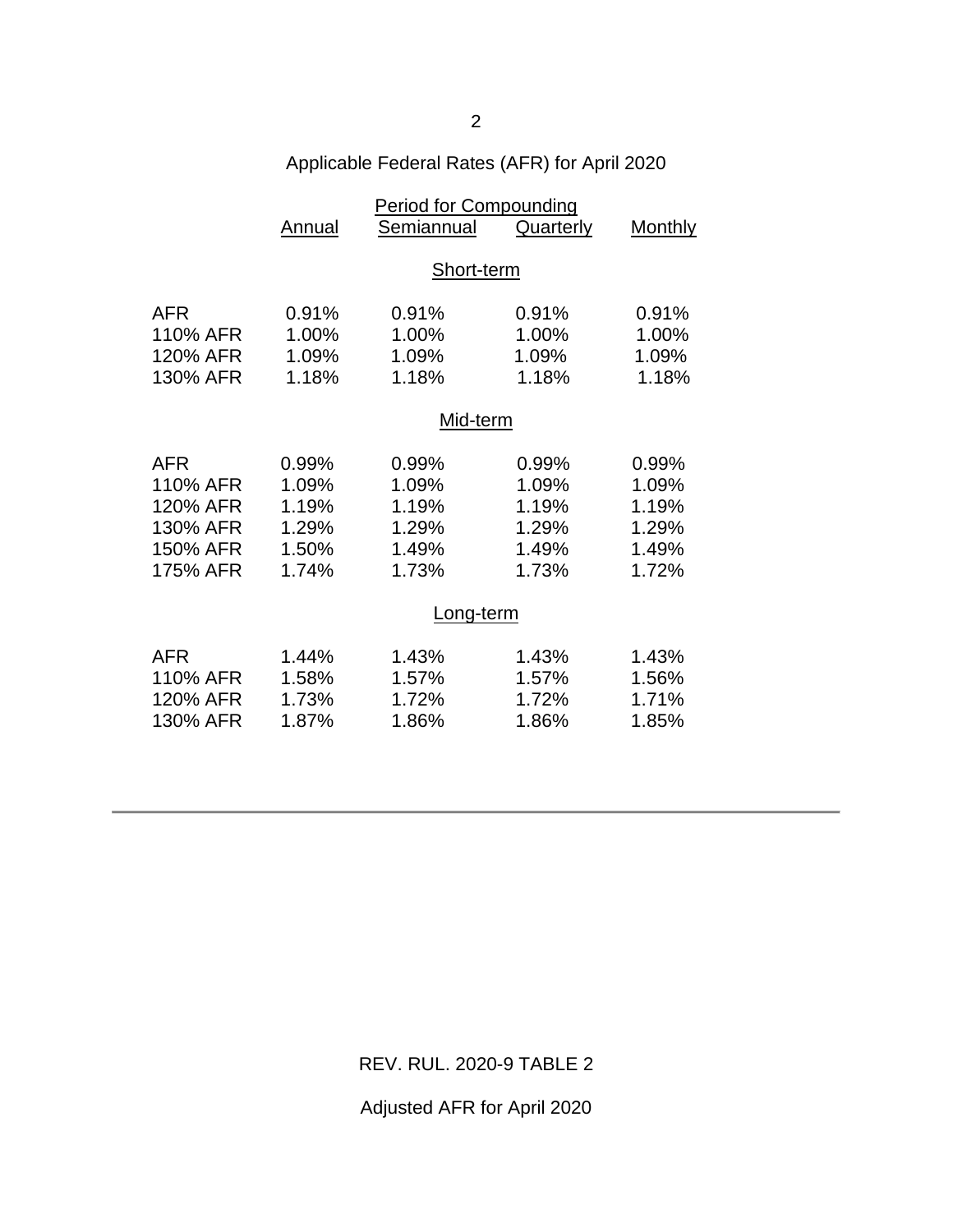|                            | Annual | Period for Compounding<br>Semiannual | Quarterly | Monthly |
|----------------------------|--------|--------------------------------------|-----------|---------|
| Short-term<br>adjusted AFR | 0.69%  | 0.69%                                | 0.69%     | 0.69%   |
| Mid-term<br>adjusted AFR   | 0.75%  | 0.75%                                | 0.75%     | 0.75%   |
| Long-term<br>adjusted AFR  | 1.09%  | 1.09%                                | 1.09%     | 1.09%   |

### REV. RUL. 2020-9 TABLE 3

### Rates Under Section 382 for April 2020

| Adjusted federal long-term rate for the current month                                                                      | $1.09\%$ |
|----------------------------------------------------------------------------------------------------------------------------|----------|
| Long-term tax-exempt rate for ownership changes during the<br>current month (the highest of the adjusted federal long-term |          |
| rates for the current month and the prior two months.)                                                                     | 1.63%    |

# REV. RUL. 2020-9 TABLE 4

Appropriate Percentages Under Section 42(b)(1) for April 2020 Note: Under section 42(b)(2), the applicable percentage for non-federally subsidized new buildings placed in service after July 30, 2008, shall not be less than 9%.

| Appropriate percentage for the 70% present value low-income<br>housing credit | 7.28% |
|-------------------------------------------------------------------------------|-------|
| Appropriate percentage for the 30% present value low-income<br>housing credit | 3.12% |

# REV. RUL. 2020-9 TABLE 5

Rate Under Section 7520 for April 2020